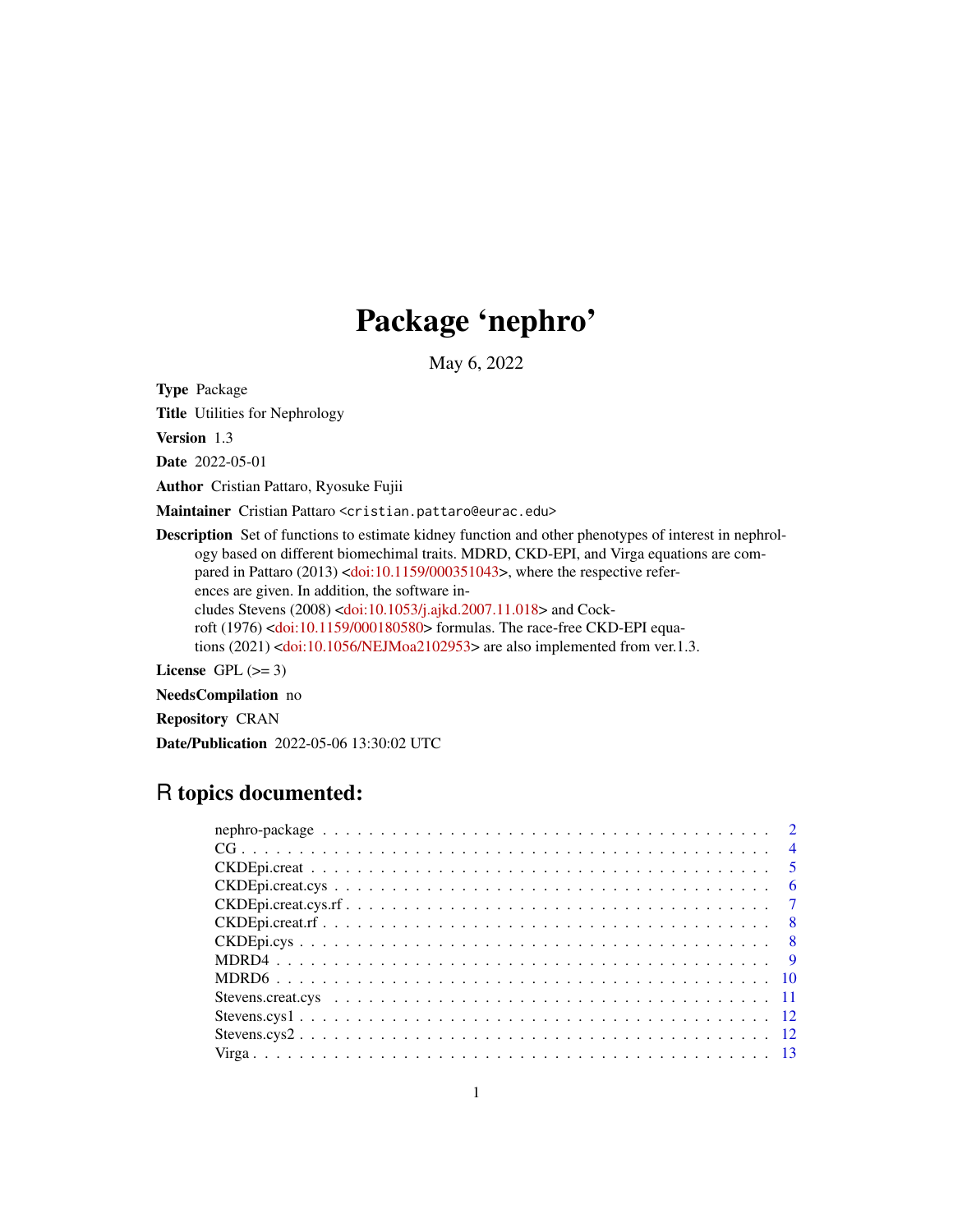#### <span id="page-1-0"></span>**Index** [15](#page-14-0)

#### **Description**

This package contains a set of tools for the estimation of kidney function. Kidney function is assessed by means of the Glomerular Filtration Rate (GFR), which can be estimated using different biomarkers. The most commonly used ones are serum or plasma creatinine and cystatin C. Included in this package are the following GFR estimating functions: the Modification of Diet in Renal Disease (MDRD) study equation based on four ([MDRD4](#page-8-1)) or six ([MDRD6](#page-9-1)) parameters (see Levey 1999, 2006); the CKD-Epi equations for creatinine ([CKDEpi.creat](#page-4-1), [CKDEpi.creat.rf](#page-7-1)), cystatin C ([CKDEpi.cys](#page-7-2)), and a combination of creatinine and cystatin C ([CKDEpi.creat.cys](#page-5-1), [CKDEpi.creat.cys.rf](#page-6-1)) (see Inker 2012 & Inker 2021); the three equations proposed by Stevens 2008 based on cystatin C only ([Stevens.cys1](#page-11-1)), age- and sex-weighted cystatin C ([Stevens.cys2](#page-11-2)), and a combination of cystatin C and creatinine ([Stevens.creat.cys](#page-10-1)); the classic Cockroft and Gault 1976 equation for creatinine clearance estimation ([CG](#page-3-1)); and the recent equation by Virga (2007) ([Virga](#page-12-1)). A comparative description of several functions included in the package can be found in Pattaro (2013). An extensive literature does exist that compares the methods described.

#### Details

| Package: | nephro             |
|----------|--------------------|
| Type:    | Package            |
| Version: | 1.3                |
| Date:    | 2022-05-01         |
| License: | GPL <sub>v</sub> 3 |

#### Author(s)

Cristian Pattaro <cristian.pattaro@eurac.edu>, Ryosuke Fujii <ryosuke.fujii@eurac.edu>

Acknowledgements: Max Plischke (contributed examples and bug reporting)

#### References

Citing this package:

- Pattaro C, Riegler P, Stifter G, Modenese M, Minelli C, Pramstaller PP. Estimating the glomerular filtration rate in the general population using different equations: effects on classification and association. *Nephron Clin Pract* 2013; 123(1-2):102-11.

#### Formulas:

- Cockroft DW, Gault MH. Prediction of creatinine clearance from serum creatinine. *Nephron* 1976;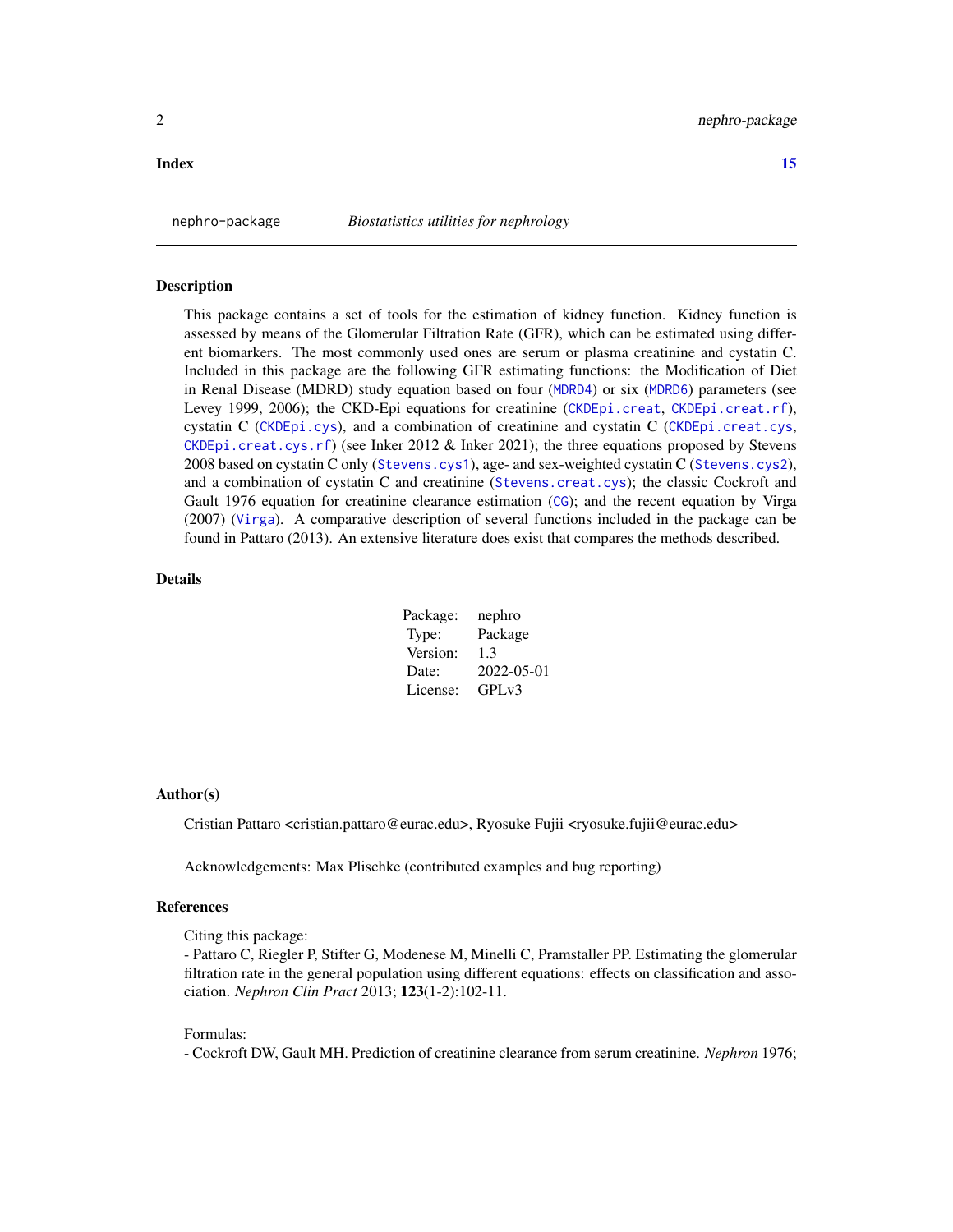16: 31-41.

- Inker LA, *et al*. Estimating glomerular filtration rate from serum creatinine and cystatin C. *N Engl J Med* 2012; 367: 20-9.

- Inker LA, *et al*. New Creatinine- and Cystatin C-based Equations to Estimate GFR without Race. *N Engl J Med* 2021; 385: 1737-1749.

- Levey AS, *et al*. A more accurate method to estimate glomerular filtration rate from serum creatinine: a new prediction equation. Modification of Diet in Renal Disease Study Group. *Ann Intern Med*. 1999; 130(6): 461-70.

- Levey AS, *et al*. Using standardized serum creatinine values in the modification of diet in renal disease study equation for estimating glomerular filtration rate. *Ann Intern Med.* 2006; 145: 247- 54.

- Stevens LA, *et al*. Estimating GFR using serum cystatin C alone and in combination with serum creatinine: a pooled analysis of 3,418 individuals with CKD. *Am J Kidney Dis* 2008; 51: 395-406. - Virga G, *et al*. A new equation for estimating renal function using age, body weight and serum creatinine. *Nephron Clin Pract* 2007; 105: c43-53.

#### On IDMS calibration:

- Levey AS, *et al*. Expressing the Modification of Diet in Renal Disease Study equation for estimating glomerular filtration rate with standardized serum creatinine values. *Clin Chem* 2007; 53:766-72.

- Matsushita K, *et al*. Comparison of risk prediction using the CKD-EPI equation and the MDRD study equation for estimated glomerular filtration rate. *J Am Med Assoc* 2012; 307:1941-51.

- Skali H, *et al*. Prognostic assessment of estimated glomerular filtration rate by the new Chronic Kidney Disease Epidemiology Collaboration equation in comparison with the Modification of Diet in Renal Disease Study equation. *Am Heart J* 2011; 162:548-54.

#### Examples

# Comparison between different equations

```
creat <- c(0.8, 0.9, 1.0, 1.1, 1.2, 1.3)
cyst <- c(1.1, 0.95, 1.1, 1.0, 1.3, 1.2)
sex < -c(1, 1, 1, 0, 0, 0)age <- c(60, 65, 43, 82, 71, 55)
ethn <- round(runif(6))
wt <- c(70, 80, 60, 55, 87, 71)
```

```
eGFR <- data.frame(creat, cyst)
eGFR$MDRD4 <- MDRD4(creat, sex, age, ethn, 'IDMS')
eGFR$CKDEpi.creat <- CKDEpi.creat(creat, sex, age, ethn)
eGFR$CKDEpi.creat.rf <- CKDEpi.creat.rf(creat, sex, age)
eGFR$CKDEpi.cys <- CKDEpi.cys(cyst, sex, age)
eGFR$CKDEpi.creat.cys <- CKDEpi.creat.cys(creat, cyst, sex, age, ethn)
eGFR$CKDEpi.creat.cys.rf <- CKDEpi.creat.cys.rf(creat, cyst, sex, age)
eGFR$Stevens.cys1 <- Stevens.cys1(cyst)
eGFR$Stevens.cys2 <- Stevens.cys2(cyst, sex, age, ethn)
eGFR$Stevens.creat.cys <- Stevens.creat.cys(creat, cyst, sex, age, ethn)
eGFR$cg <- CG(creat, sex, age, wt)
eGFR$virga <- Virga(creat, sex, age, wt)
```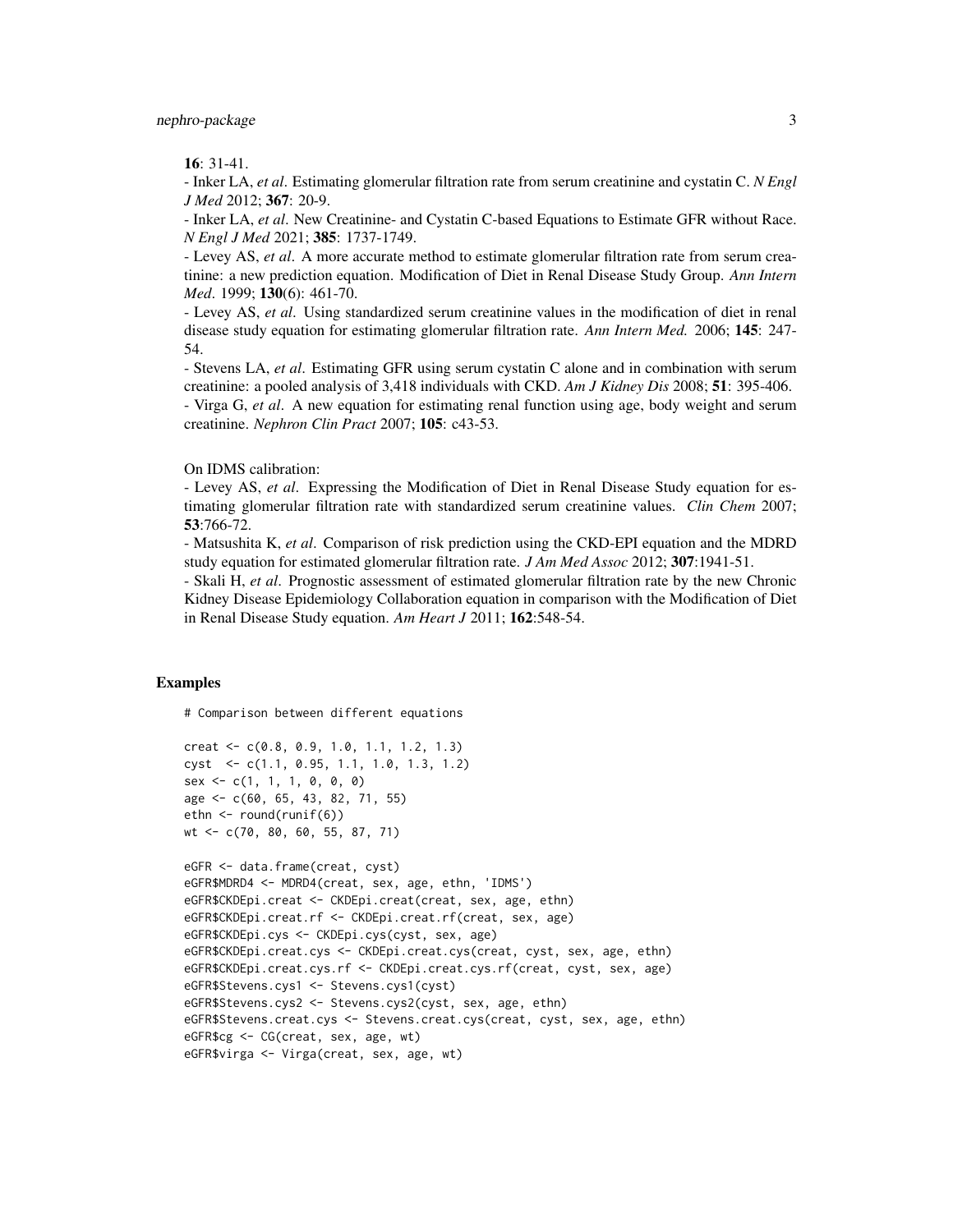```
pairs(eGFR[,3:13])
# For use with non-IDMS calibrated creatinine
# several authors (see references) suggested
# a 5% creatinine adjustment
creat <- c(0.8, 0.9, 1.0, 1.1, 1.2, 1.3)
sex < -c(1, 1, 1, 0, 0, 0)age <- c(60, 65, 43, 82, 71, 55)
ethn <- round(runif(6))
gfr <- CKDEpi.creat(0.95*creat, sex, age, ethn)
```
<span id="page-3-1"></span>CG *Cockroft and Gault equation*

# Description

Creatinine clearance is estimated with the Cockroft and Gault formula.

#### Usage

CG(creatinine, sex, age, wt)

# Arguments

| creatinine | Numeric vector with serum or plasma creatinine values in mg/dl |
|------------|----------------------------------------------------------------|
| sex        | Numeric vector with 0 for females and 1 for males              |
| age        | Numeric vector with age in years                               |
| wt         | Numeric vector with weight in kg.                              |

# Value

A numeric vector with eGFR values in ml/min/1.73  $m^2$ .

# Author(s)

Cristian Pattaro

### References

Cockroft DW, Gault MH. Prediction of creatinine clearance from serum creatinine. *Nephron* 1976; 16: 31-41.

# See Also

[CKDEpi.creat](#page-4-1), [MDRD4](#page-8-1), [Virga](#page-12-1)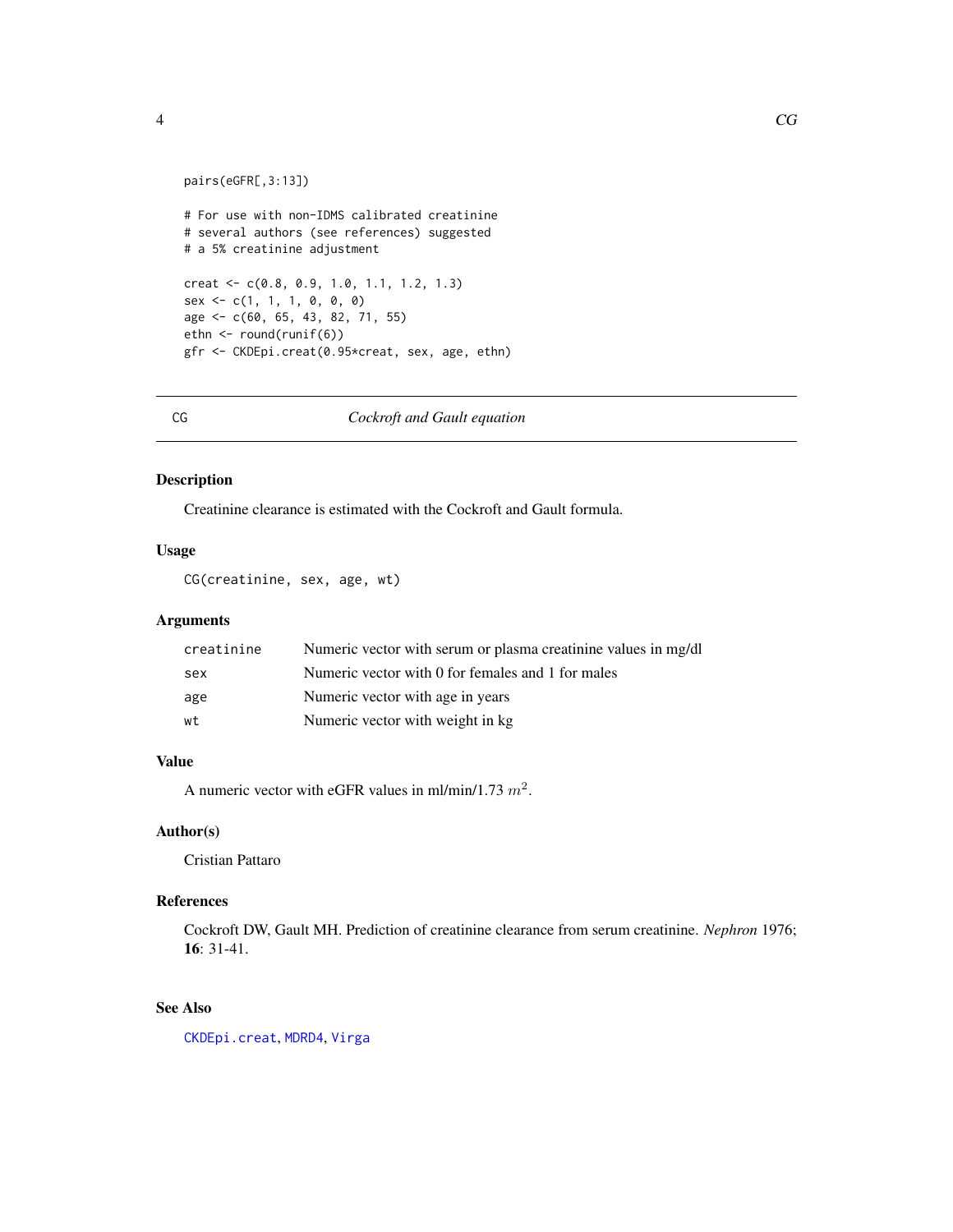<span id="page-4-1"></span><span id="page-4-0"></span>

# Description

GFR is estimated with the CKD-EPI Study equation based on IDMS serum or plasma creatinine.

#### Usage

CKDEpi.creat(creatinine, sex, age, ethnicity)

# Arguments

| creatinine | Numeric vector with serum or plasma creatinine values in mg/dl  |
|------------|-----------------------------------------------------------------|
| sex        | Numeric vector with 0 for females and 1 for males               |
| age        | Numeric vector with age in years                                |
| ethnicity  | Numeric vector with 0 for non-Black and 1 for Black individuals |

# Value

A numeric vector with eGFR values in ml/min/1.73  $m^2$ .

# Author(s)

Cristian Pattaro

#### References

Inker LA, *et al*. Estimating glomerular filtration rate from serum creatinine and cystatin C. *N Engl J Med* 2012; 367: 20-29.

# See Also

[CKDEpi.creat.cys](#page-5-1), [CKDEpi.cys](#page-7-2), [CKDEpi.creat.rf](#page-7-1), [CKDEpi.creat.cys.rf](#page-6-1)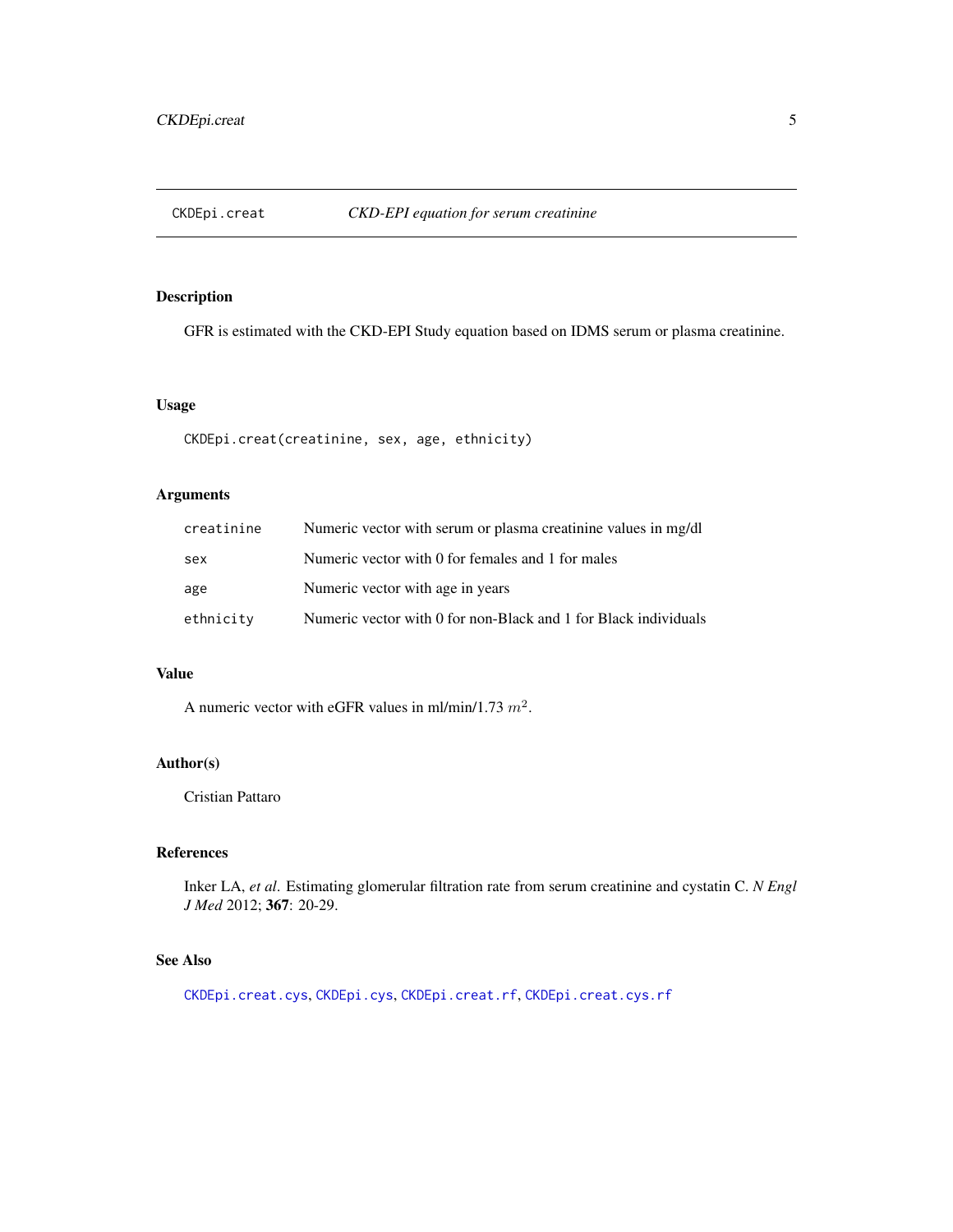<span id="page-5-1"></span><span id="page-5-0"></span>CKDEpi.creat.cys *CKD-EPI equation for creatinine and cystatin C*

# Description

CKD-EPI equation to estimate GFR based on a combination of creatinine and cystatin C

# Usage

```
CKDEpi.creat.cys(creatinine, cystatin, sex, age, ethnicity)
```
# Arguments

| creatinine | Numeric vector with serum or plasma creatinine values in mg/dl  |
|------------|-----------------------------------------------------------------|
| cystatin   | Numeric vector with serum or plasma cystatin C values in mg/dl  |
| sex        | Numeric vector with 0 for females and 1 for males               |
| age        | Numeric vector with age in years                                |
| ethnicity  | Numeric vector with 0 for non-Black and 1 for Black individuals |

#### Value

A numeric vector with eGFR values in ml/min/1.73  $m^2$ .

### Author(s)

Cristian Pattaro

# References

Inker LA, *et al*. Estimating glomerular filtration rate from serum creatinine and cystatin C. *N Engl J Med* 2012; 367: 20-29.

# See Also

[CKDEpi.creat](#page-4-1), [CKDEpi.cys](#page-7-2), [CKDEpi.creat.rf](#page-7-1), [CKDEpi.creat.cys.rf](#page-6-1)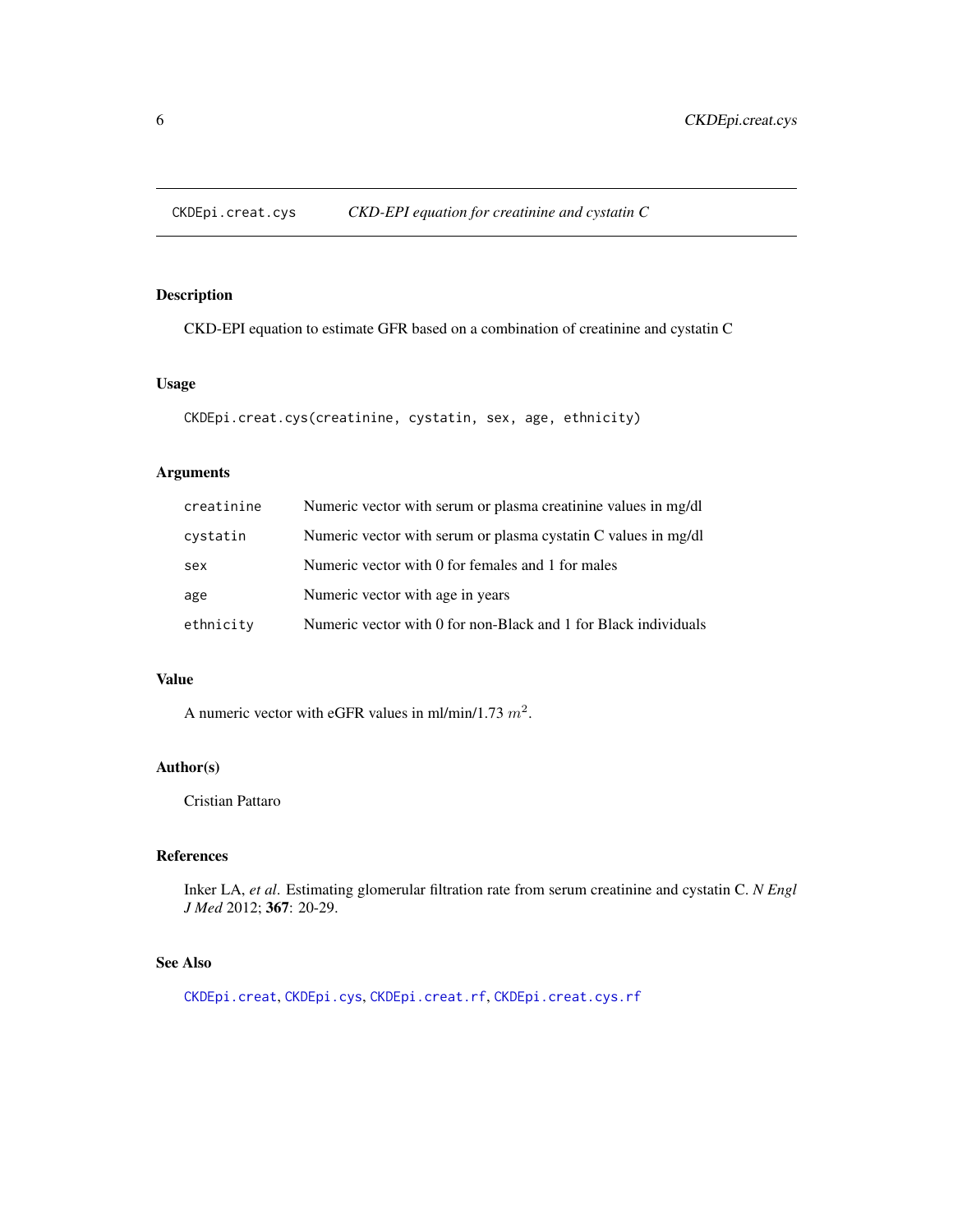<span id="page-6-1"></span><span id="page-6-0"></span>CKDEpi.creat.cys.rf *CKD-EPI equation for serum creatinine and cystatin C without race coefficient*

# Description

CKD-EPI equation to estimate GFR based on a combination of creatinine and cystatin C without race coefficient

# Usage

```
CKDEpi.creat.cys.rf(creatinine, cystatin, sex, age)
```
# Arguments

| creatinine | Numeric vector with serum or plasma creatinine values in mg/dl |
|------------|----------------------------------------------------------------|
| cystatin   | Numeric vector with serum or plasma cystatin C values in mg/l  |
| sex        | Numeric vector with 0 for females and 1 for males              |
| age        | Numeric vector with age in years                               |

#### Value

A numeric vector with eGFR values in ml/min/1.73  $m^2$ .

#### Author(s)

Ryosuke Fujii

#### References

Inker LA, *et al*. New creatinine- and cystatin C-based equations to estimate GFR without race. *N Engl J Med* 2021; 385: 1737-1749.

# See Also

[CKDEpi.creat](#page-4-1), [CKDEpi.creat.cys](#page-5-1), [CKDEpi.cys](#page-7-2), [CKDEpi.creat.rf](#page-7-1)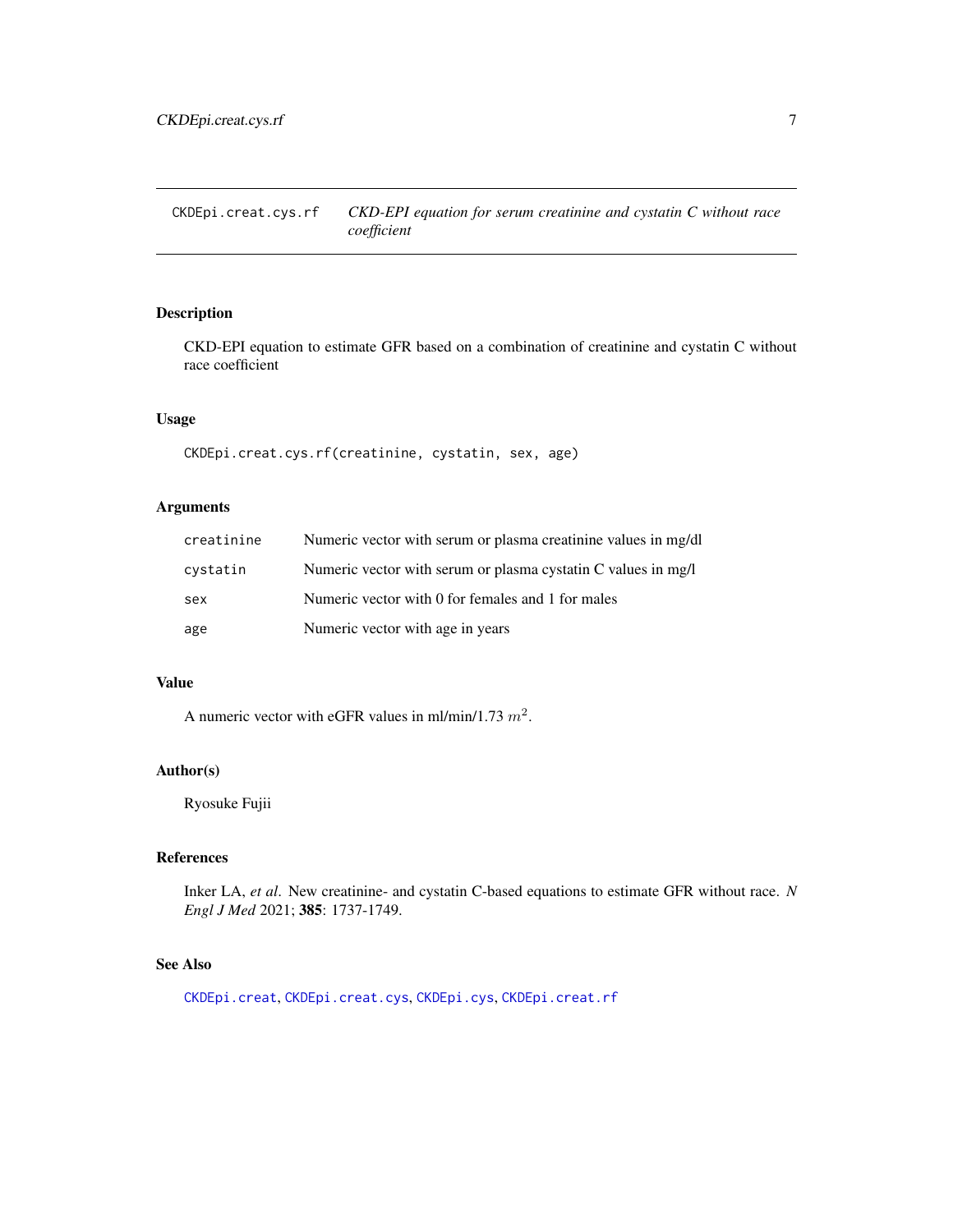<span id="page-7-1"></span><span id="page-7-0"></span>

# Description

GFR is estimated with the CKD-EPI Study equation based on serum creatinine without race coefficient.

### Usage

CKDEpi.creat.rf(creatinine, sex, age)

# Arguments

| creatinine | Numeric vector with serum or plasma creatinine values in mg/dl |
|------------|----------------------------------------------------------------|
| sex        | Numeric vector with 0 for females and 1 for males              |
| age        | Numeric vector with age in years                               |

# Value

A numeric vector with eGFR values in ml/min/1.73  $m^2$ .

### Author(s)

Ryosuke Fujii

# References

Inker LA, *et al*. New creatinine- and cystatin C-based equations to estimate GFR without race. *N Engl J Med* 2021; 385: 1737-1749.

#### See Also

[CKDEpi.creat](#page-4-1), [CKDEpi.creat.cys](#page-5-1), [CKDEpi.cys](#page-7-2), [CKDEpi.creat.cys.rf](#page-6-1)

<span id="page-7-2"></span>CKDEpi.cys *CKD-EPI equation for cystatin C*

#### Description

GFR is estimated with the CKD-EPI equation for cystatin C proposed by Inker et al., N Engl J Med 2012

#### Usage

CKDEpi.cys(cystatin, sex, age)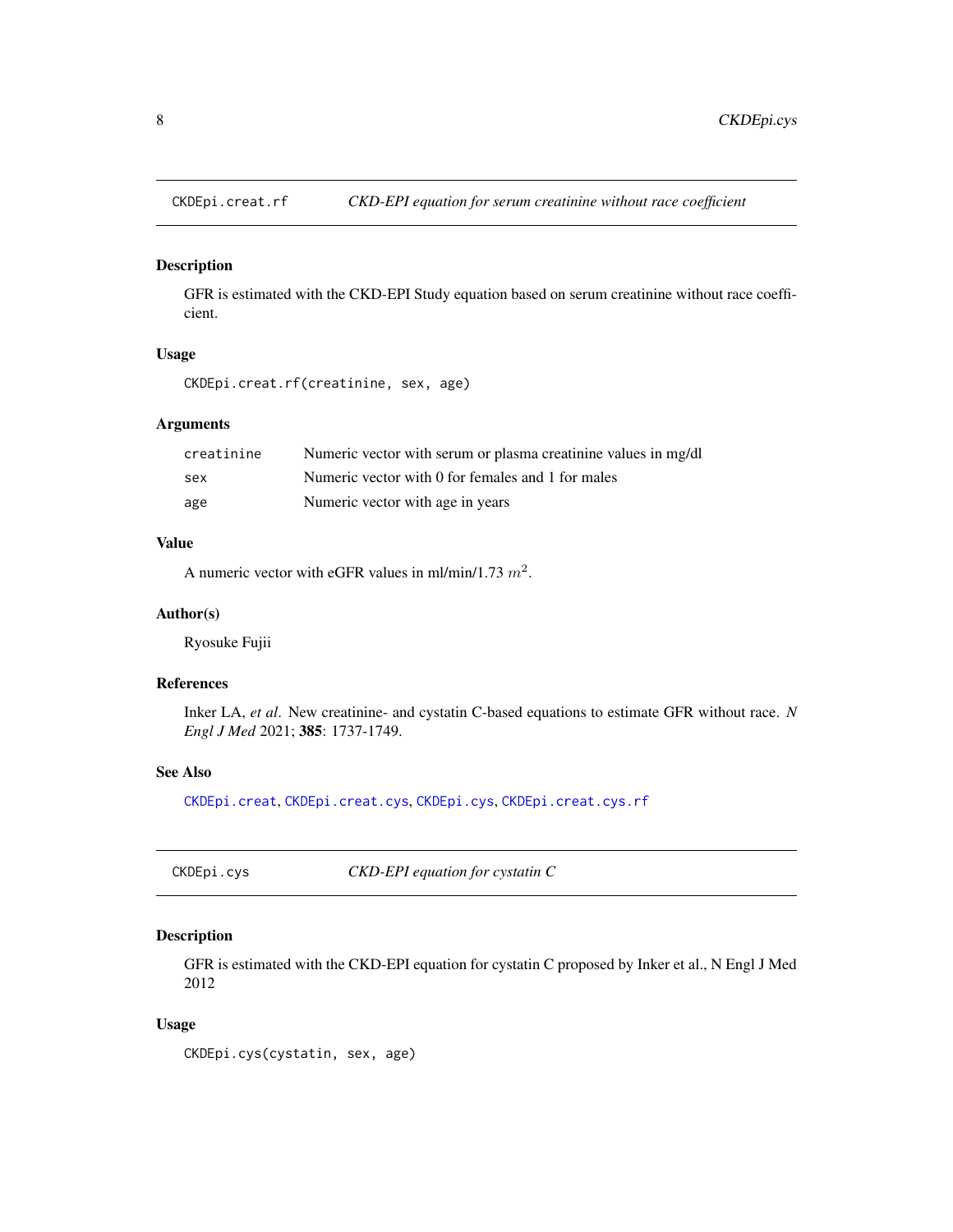#### <span id="page-8-0"></span> $MDRD4$  9

# Arguments

| cystatin | Numeric vector with serum or plasma cystatin C values in mg/l |
|----------|---------------------------------------------------------------|
| sex      | Numeric vector with 0 for females and 1 for males             |
| age      | Numeric vector with age in years                              |

# Value

The function returns a numeric vector with eGFR values in ml/min/1.73  $m^2$ .

#### Author(s)

Cristian Pattaro

# References

Inker LA, *et al*. Estimating glomerular filtration rate from serum creatinine and cystatin C. *N Engl J Med* 2012; 367: 20-29.

# See Also

[CKDEpi.creat](#page-4-1), [CKDEpi.creat.cys](#page-5-1), [CKDEpi.creat.rf](#page-7-1), [CKDEpi.creat.cys.rf](#page-6-1)

<span id="page-8-1"></span>

MDRD4 *Four-parameter MDRD study equation*

#### Description

GFR is estimated with the 4-parameter Modification of Diet in Renal Disease (MDRD) study equation.

#### Usage

MDRD4(creatinine, sex, age, ethnicity, method = "IDMS")

# Arguments

| creatinine | Numeric vector with serum or plasma creatinine values in mg/dl              |
|------------|-----------------------------------------------------------------------------|
| sex        | Numeric vector with 0 for females and 1 for males                           |
| age        | Numeric vector with age in years                                            |
| ethnicity  | Numeric vector with 0 for non-Black and 1 for Black individuals             |
| method     | Defaults is 'IDMS' for IDMS-traceable creatinine; write 'other' if not IDMS |

# Value

A numeric vector with eGFR values in ml/min/1.73  $m^2$ .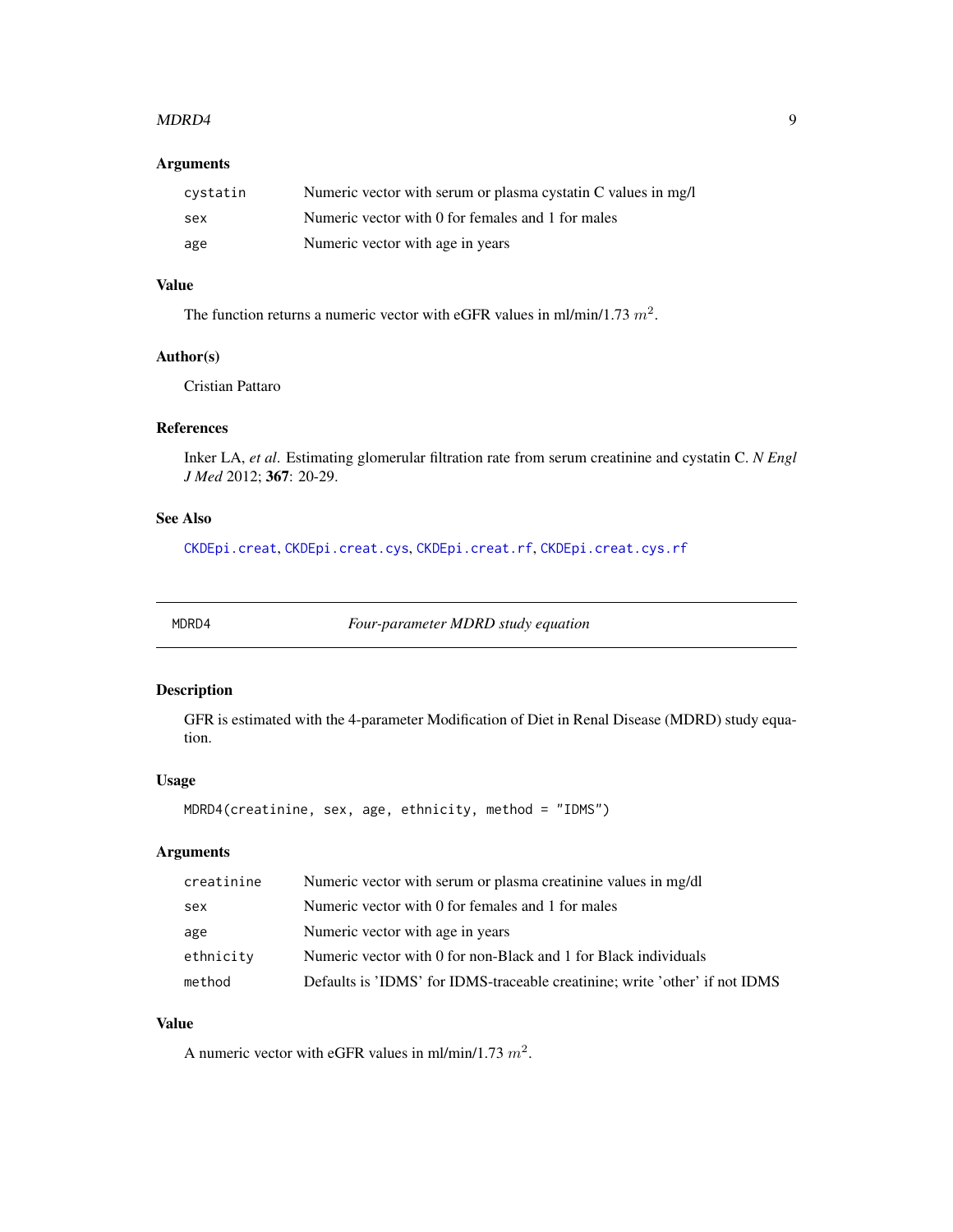# <span id="page-9-0"></span>Author(s)

Cristian Pattaro

# References

Levey AS, *et al*. A more accurate method to estimate glomerular filtration rate from serum creatinine: a new prediction equation. Modification of Diet in Renal Disease Study Group. *Ann Intern Med*. 1999; 130(6): 461-70.

Levey AS, *et al*. Using standardized serum creatinine values in the modification of diet in renal disease study equation for estimating glomerular filtration rate. *Ann Intern Med.* 2006; 145: 247-254.

#### See Also

[CKDEpi.creat](#page-4-1), [MDRD6](#page-9-1), [CG](#page-3-1)

<span id="page-9-1"></span>MDRD6 *Six-parameter MDRD study equation*

#### Description

GFR is estimated with the 6-parameter Modification of Diet in Renal Disease (MDRD) study equation.

#### Usage

```
MDRD6(creatinine, sex, age, albumin, BUN, ethnicity, method = 'IDMS')
```
#### Arguments

| creatinine | Numeric vector with serum or plasma creatinine values in mg/dl              |
|------------|-----------------------------------------------------------------------------|
| sex        | Numeric vector with 0 for females and 1 for males                           |
| age        | Numeric vector with age in years                                            |
| albumin    | Numeric vector with serum or plasma albumin in g/dl                         |
| <b>BUN</b> | Numeric vector with blood urea nitrogen levels in mg/dl                     |
| ethnicity  | Numeric vector with 0 for non-Black and 1 for Black individuals             |
| method     | Defaults is 'IDMS' for IDMS-traceable creatinine; write 'other' if not IDMS |

#### Value

A numeric vector with eGFR values in ml/min/1.73  $m^2$ .

# Author(s)

Cristian Pattaro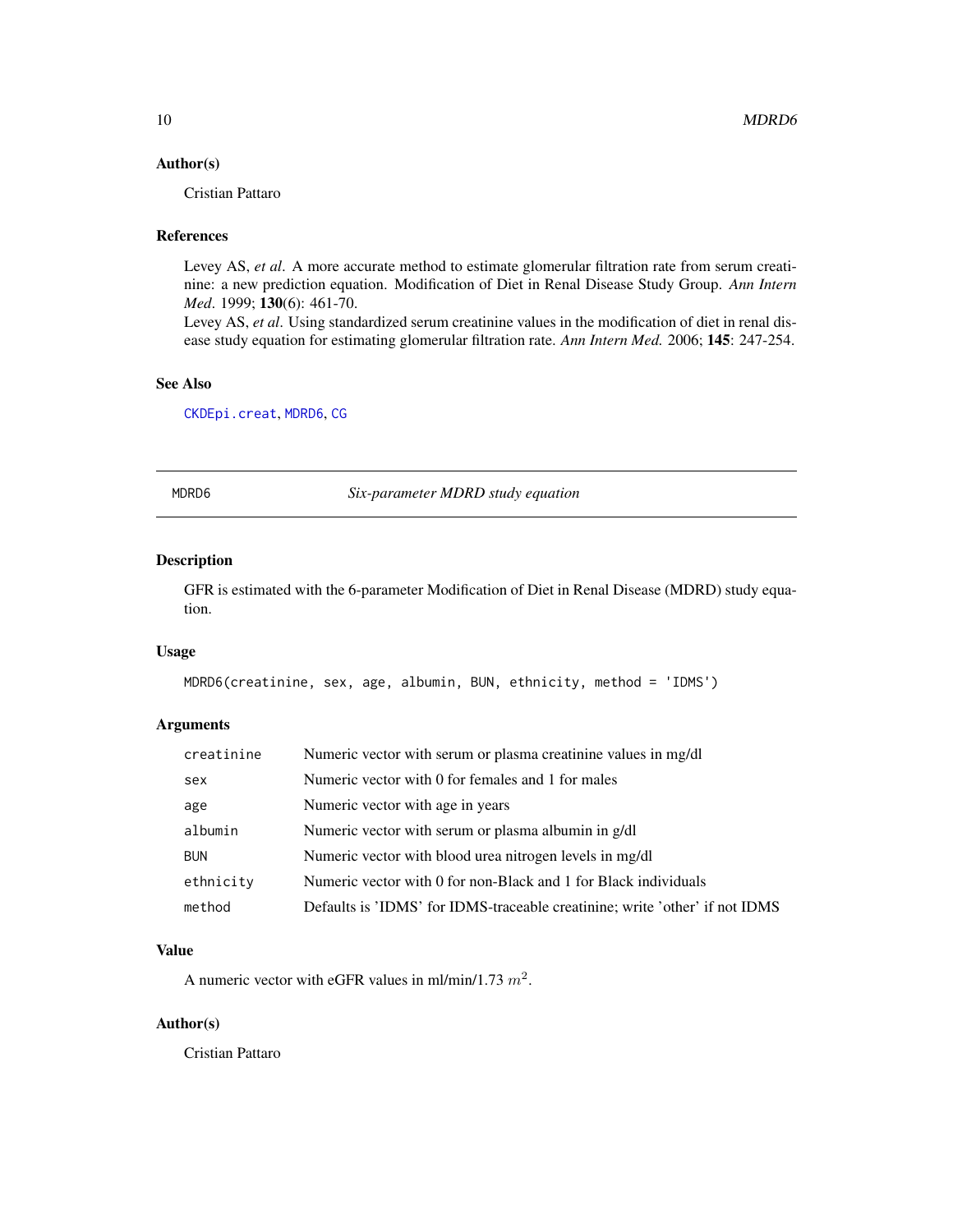#### <span id="page-10-0"></span>Stevens.creat.cys 11

#### References

Levey AS, *et al*. A more accurate method to estimate glomerular filtration rate from serum creatinine: a new prediction equation. Modification of Diet in Renal Disease Study Group. *Ann Intern Med.* 1999; 130(6): 461-70.

Levey AS, *et al*. Using standardized serum creatinine values in the modification of diet in renal disease study equation for estimating glomerular filtration rate. *Ann Intern Med*. 2006; 145: 247-254.

#### See Also

[MDRD4](#page-8-1)

<span id="page-10-1"></span>Stevens.creat.cys *Stevens' formula for a combination of serum creatinine and cystatin C*

# Description

GFR estimation using the 3rd formula proposed by Stevens et al. (Am J Kidney Dis 2008), which combines creatinine and cystatin C

#### Usage

```
Stevens.creat.cys(creatinine, cystatin, sex, age, ethnicity)
```
#### **Arguments**

| creatinine | Numeric vector with serum or plasma creatinine values in mg/dl  |
|------------|-----------------------------------------------------------------|
| cystatin   | Numeric vector with serum or plasma cystatin C values in mg/l   |
| sex        | Numeric vector with 0 for females and 1 for males               |
| age        | Numeric vector with age in years                                |
| ethnicity  | Numeric vector with 0 for non-Black and 1 for Black individuals |

#### Value

The function returns a numeric vector with eGFR values in ml/min/1.73  $m^2$ .

#### Author(s)

Cristian Pattaro

### References

Stevens LA, *et al*. Estimating GFR using serum cystatin C alone and in combination with serum creatinine: a pooled analysis of 3,418 individuals with CKD. *Am J Kidney Dis* 2008; 51: 395-406.

#### See Also

[CKDEpi.creat.cys](#page-5-1)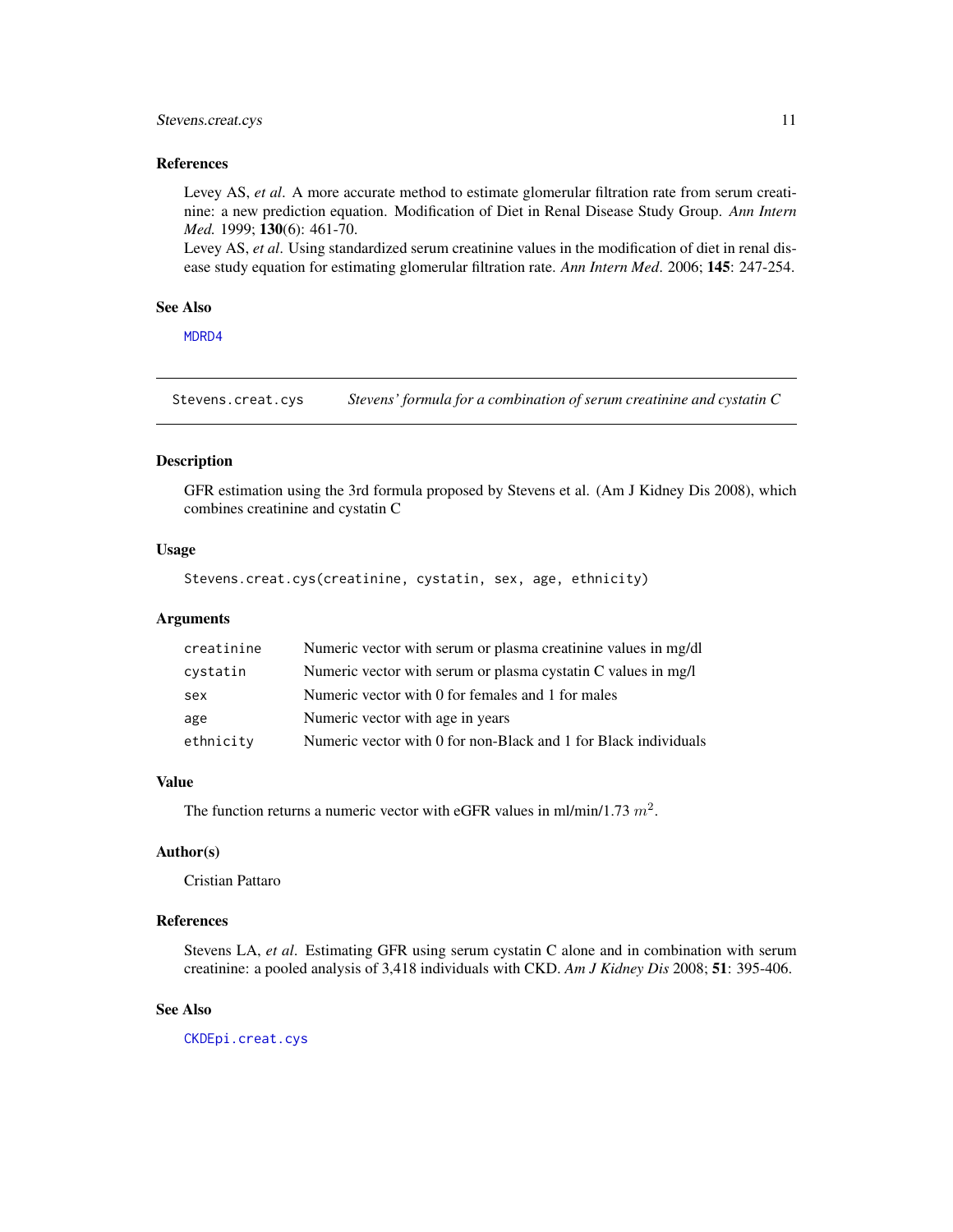# Description

GFR is estimated with the 1st formula proposed by Stevens et al. (Am J Kidney Dis 2008), i.e.: as a simple transformation of cystatin C, without using any other information

#### Usage

```
Stevens.cys1(cystatin)
```
#### Arguments

cystatin Numeric vector with serum or plasma cystatin C values in mg/l

#### Value

A numeric vector with eGFR values in ml/min/1.73  $m^2$ .

#### Author(s)

Cristian Pattaro

# References

Stevens LA, *et al*. Estimating GFR using serum cystatin C alone and in combination with serum creatinine: a pooled analysis of 3,418 individuals with CKD. *Am J Kidney Dis* 2008; 51: 395-406.

#### See Also

[Stevens.cys2,](#page-11-2) [Stevens.creat.cys,](#page-10-1) [CKDEpi.cys](#page-7-2)

<span id="page-11-2"></span>Stevens.cys2 *Stevens' formula for serum cystatin C, age, and sex*

# Description

GFR is estimated with the 2nd formula proposed by Stevens et al. (Am J Kidney Dis 2008), where cystatin C is weighted by sex and age

#### Usage

Stevens.cys2(cystatin, sex, age, ethnicity)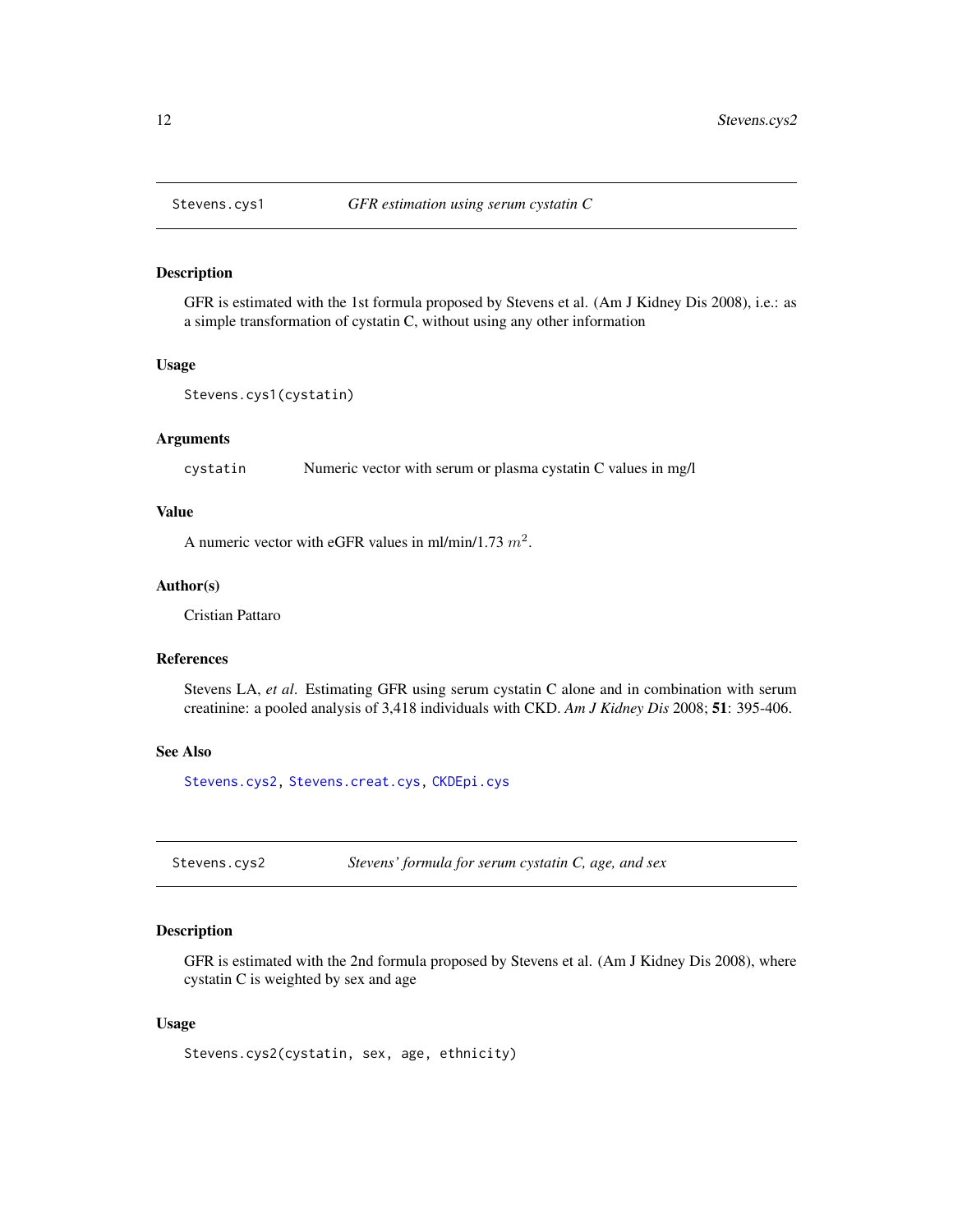#### <span id="page-12-0"></span>Virga tidak karena daga ke 13 metatra. 13 metatra 13 metatra 13 metatra. 13 metatra 13 metatra 13 metatra 13 metatra 13 metatra. 13 metatra 13 metatra 13 metatra 13 metatra. 13 metatra 14 metatra 13 metatra 14 metatra 14 m

# Arguments

| cystatin  | Numeric vector with serum or plasma cystatin C values in mg/l   |
|-----------|-----------------------------------------------------------------|
| sex       | Numeric vector with 0 for females and 1 for males               |
| age       | Numeric vector with age in years                                |
| ethnicity | Numeric vector with 0 for non-Black and 1 for Black individuals |

# Value

A numeric vector with eGFR values in ml/min/1.73  $m^2$ .

#### Author(s)

Cristian Pattaro

### References

Stevens LA, *et al*. Estimating GFR using serum cystatin C alone and in combination with serum creatinine: a pooled analysis of 3,418 individuals with CKD. *Am J Kidney Dis* 2008; 51: 395-406.

# See Also

[Stevens.cys1](#page-11-1), [Stevens.creat.cys](#page-10-1), [CKDEpi.cys](#page-7-2)

<span id="page-12-1"></span>

Virga *Virga's formula*

# Description

Virga's formula is based on serum creatinine, sex, age, and body weight.

#### Usage

```
Virga(creatinine, sex, age, wt)
```
# Arguments

| creatinine | Numeric vector with serum or plasma creatinine values in mg/dl |
|------------|----------------------------------------------------------------|
| sex        | Numeric 0/1 vector: 0 for females, 1 for males                 |
| age        | Numeric vector with age in years                               |
| wt         | Numeric vector with weight in kg.                              |

# Value

A numeric vector with eGFR values in *ml/min/1.73 m^2*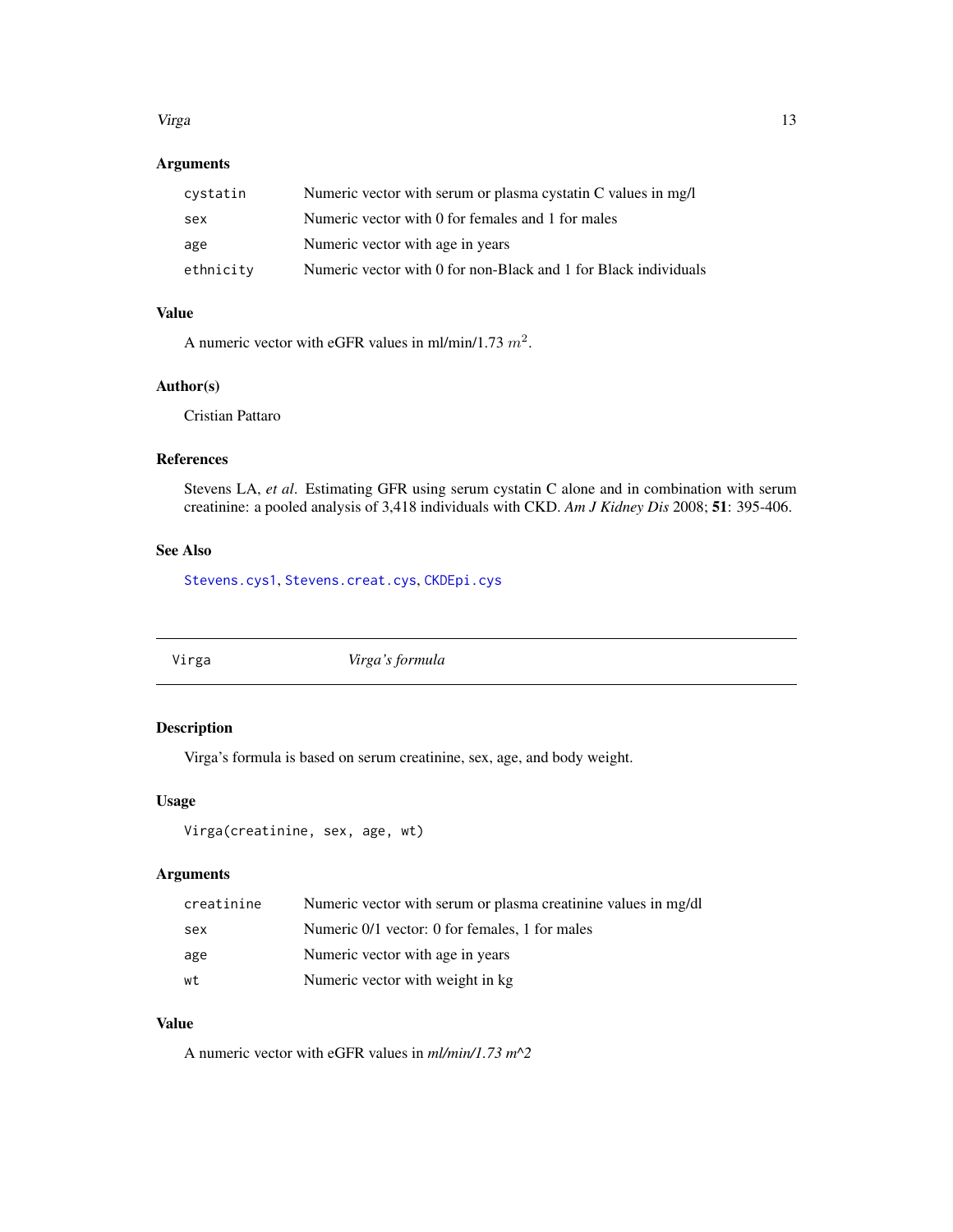<span id="page-13-0"></span>Cristian Pattaro

# References

Virga G, *et al*. A new equation for estimating renal function using age, body weight and serum creatinine. *Nephron Clin Pract* 2007; 105: c43-53.

# See Also

[CG](#page-3-1), [MDRD4](#page-8-1)